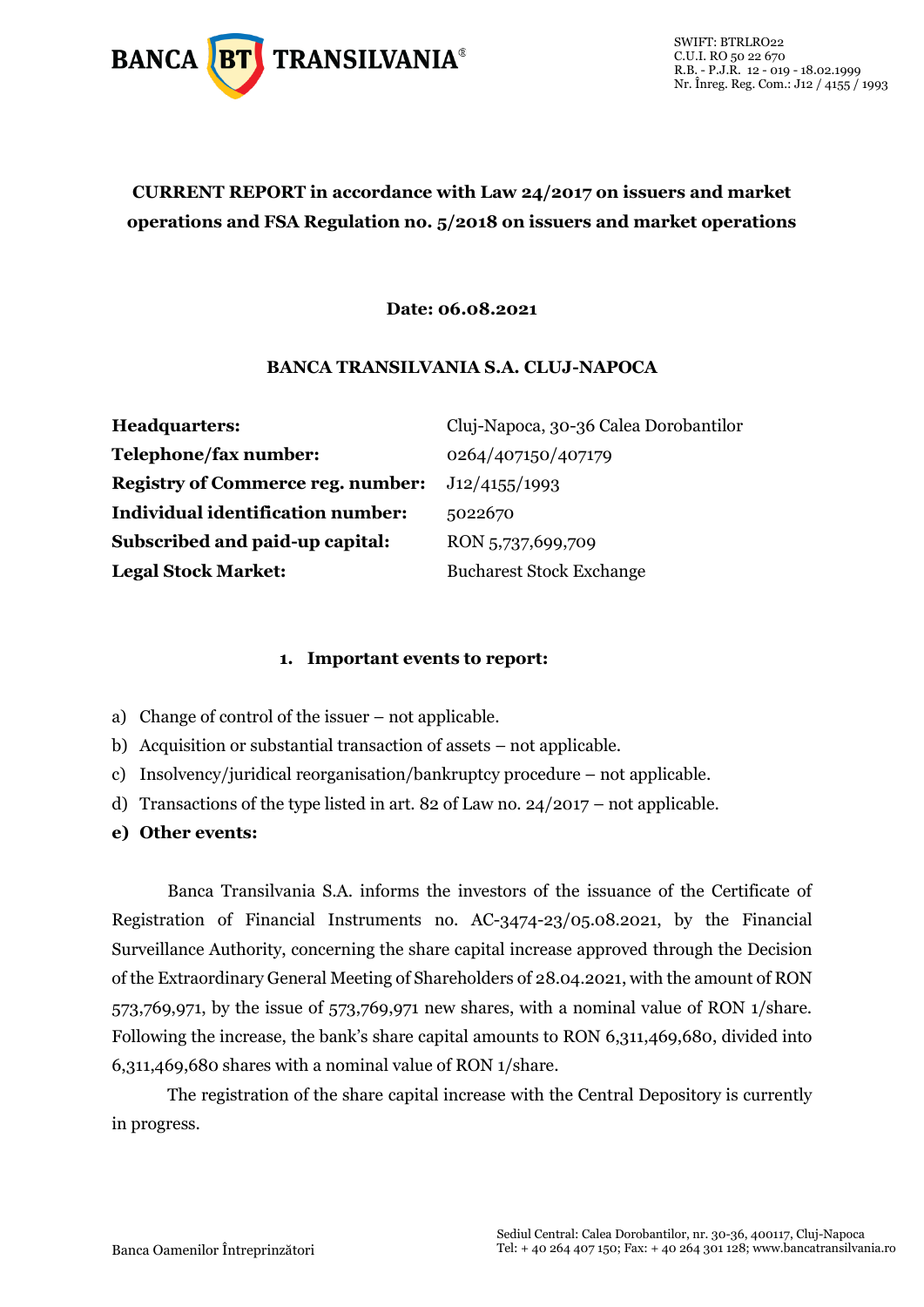

SWIFT: BTRLRO22 C.U.I. RO 50 22 670 R.B. - P.J.R. 12 - 019 - 18.02.1999 Nr. Înreg. Reg. Com.: J12 / 4155 / 1993

We wish to remind investors that the payment date for free shares, as approved by the Extraordinary General Shareholders' Meeting of 28.04.2021, is 13.09.2021 and that they will be allocated to investors which hold TLV shares at the registration date, namely 10.09.2021.

### **ÖMER TETIK IOANA OLANESCU**

### **CHIEF EXECUTIVE OFFICER CHIEF GOVERNANCE OFFICER**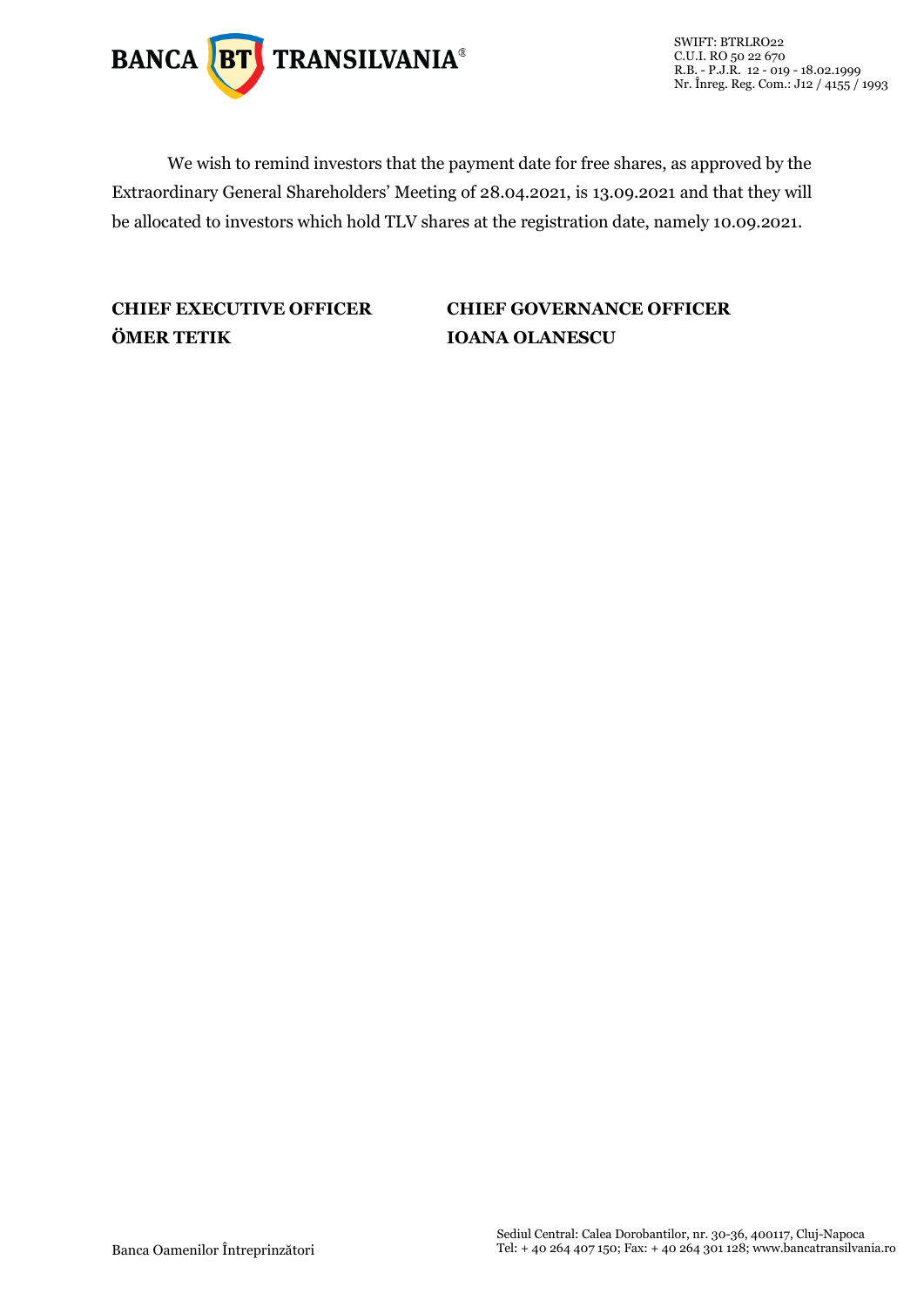AUTORITATEA DE SUPRAVEGHERE FINANCIARĂ

CONFORMI

# C E R T I F I C A T<br>DE ÎNREGISTRARE A INSTRUMENTELOR **FINANCIARE**

Prin prezentul se certifică înregistrarea următoarelor instrumente financiare:

### ACTIUNI

| Tip:   | <b>Comune Nominative</b>                               |                                                                                                                                                                                                                                                                                                                                                                                                                                    |                    |                                                      |                                |                      |  |
|--------|--------------------------------------------------------|------------------------------------------------------------------------------------------------------------------------------------------------------------------------------------------------------------------------------------------------------------------------------------------------------------------------------------------------------------------------------------------------------------------------------------|--------------------|------------------------------------------------------|--------------------------------|----------------------|--|
| Clasa: |                                                        |                                                                                                                                                                                                                                                                                                                                                                                                                                    |                    |                                                      | Data înregistrării: 26.06.1997 |                      |  |
|        | Valoarea nominală:                                     |                                                                                                                                                                                                                                                                                                                                                                                                                                    | 1,00 Lei           |                                                      | Poziția în registrul ASF: 3659 |                      |  |
|        | Numār total:                                           | 6.311.469.680                                                                                                                                                                                                                                                                                                                                                                                                                      |                    |                                                      | Codul ASF al actiunilor:       | 36594                |  |
|        | <i>inregistrarea</i>                                   | <b>Data</b>                                                                                                                                                                                                                                                                                                                                                                                                                        | Număr de acțiuni   |                                                      | Valoarea emisiunii             |                      |  |
|        | 1                                                      | 21.11.2008                                                                                                                                                                                                                                                                                                                                                                                                                         |                    | 1.059.696.183                                        |                                | 1.059.696.183,00 Lei |  |
|        | $\overline{2}$                                         | 07.12.2009                                                                                                                                                                                                                                                                                                                                                                                                                         |                    | 26.641.700                                           |                                | 26.641.700,00 Lei    |  |
|        | $\overline{\mathbf{3}}$                                | 21.09.2010                                                                                                                                                                                                                                                                                                                                                                                                                         |                    | 271.584.470                                          |                                | 271.584.470,00 Lei   |  |
|        | $\overline{\mathbf{4}}$                                | 21.02.2011                                                                                                                                                                                                                                                                                                                                                                                                                         |                    | 120.000.000                                          |                                | 120.000.000,00 Lei   |  |
|        | Caracteristici conform:                                | de ONRC                                                                                                                                                                                                                                                                                                                                                                                                                            |                    | Certificatului constatator nr. 552320/27.07.2021 emi |                                |                      |  |
|        | Societatea:                                            |                                                                                                                                                                                                                                                                                                                                                                                                                                    |                    | <b>BANCA TRANSILVANIA S.A. - CLUJ</b>                |                                |                      |  |
|        | Capitalul social subscris:<br>Capitalul social vărsat: |                                                                                                                                                                                                                                                                                                                                                                                                                                    |                    | 6.311.469.680,00 Lei<br>6.311.469.680,00 Lei         |                                |                      |  |
|        |                                                        | Cod unic de înregistrare emitent:                                                                                                                                                                                                                                                                                                                                                                                                  |                    | 5022670                                              |                                |                      |  |
|        |                                                        | Nr. de ordine în registrul comerțului:                                                                                                                                                                                                                                                                                                                                                                                             |                    | J12/4155/93                                          |                                |                      |  |
|        | Cod ASF emitent:                                       | 65514                                                                                                                                                                                                                                                                                                                                                                                                                              |                    |                                                      |                                |                      |  |
|        | <b>Localitatea:</b>                                    | <b>CLUJ-NAPOCA</b>                                                                                                                                                                                                                                                                                                                                                                                                                 |                    |                                                      |                                |                      |  |
|        | Strada:                                                | <b>Calea Dorobantilor</b>                                                                                                                                                                                                                                                                                                                                                                                                          |                    |                                                      |                                |                      |  |
|        | Judetul: CLUJ                                          |                                                                                                                                                                                                                                                                                                                                                                                                                                    |                    |                                                      |                                |                      |  |
|        | actiunile societatii si de înregistrare la A.S.F.      | Emiterea de catre A.S.F a prezentului certificat de inregistrare nu reprezinta certificarea legalitatii modului în care au fost efectuate<br>modificarile de capital si nici aprobarea eventualelor cesiuni facute cu încalcarea prevederilor legale si raportate la A.S.F. dupa ce a<br>fost înregistrate la Oficiul Registrului Comertului, nerespectându-se obligatiile legale de raportare la piata pe care se tranzactioneaza |                    |                                                      |                                |                      |  |
|        |                                                        | Intreaga raspundere legala revine emitentilor, Consiliilor de Administratie si conducerilor executive ale acestora si institutillor implica<br>în legalizarea modificarilor de capital, care sunt raspunzatori în fata legii pentru eventualele ilegalitati ce ar putea fi constatate.                                                                                                                                             |                    |                                                      |                                |                      |  |
|        | Număr: AC - 3474 - 23                                  |                                                                                                                                                                                                                                                                                                                                                                                                                                    |                    | Data emiterii: 05.08.2021                            |                                |                      |  |
|        |                                                        |                                                                                                                                                                                                                                                                                                                                                                                                                                    | VICEPRESEDINTE     |                                                      |                                |                      |  |
|        | <b>DENTER I</b>                                        |                                                                                                                                                                                                                                                                                                                                                                                                                                    | Gabriel GRADINESCU |                                                      |                                |                      |  |

te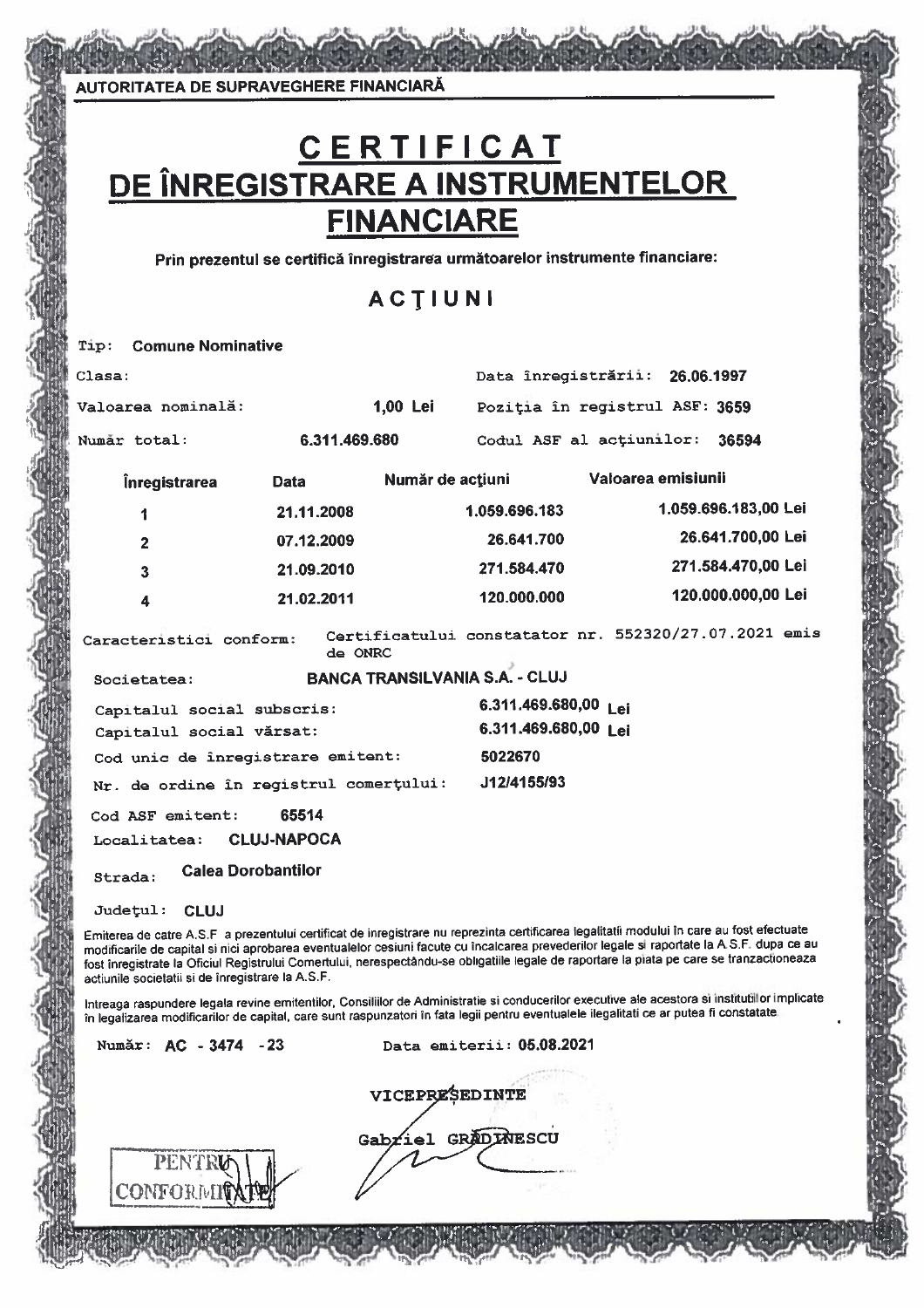# C E R T I F I C A T<br>DE ÎNREGISTRARE A INSTRUMENTELOR **FINANCIARE**

Prin prezentul se certifică înregistrarea următoarelor instrumente financiare:

### ACTIUNI

#### **Comune Nominative** Tip:

PENTRU

CONFORMO

| Clasa:                                                                                                                                                                                                                                                                                                                                                                                                                                                                                    |                    |                                       | Data înregistrării: 26.06.1997                        |                    |  |                    |  |
|-------------------------------------------------------------------------------------------------------------------------------------------------------------------------------------------------------------------------------------------------------------------------------------------------------------------------------------------------------------------------------------------------------------------------------------------------------------------------------------------|--------------------|---------------------------------------|-------------------------------------------------------|--------------------|--|--------------------|--|
| Valoarea nominală:                                                                                                                                                                                                                                                                                                                                                                                                                                                                        |                    | 1,00 Lei                              | Poziția în registrul ASF: 3659                        |                    |  |                    |  |
| Număr total:                                                                                                                                                                                                                                                                                                                                                                                                                                                                              | 6.311.469.680      |                                       | Codul ASF al actiunilor:                              |                    |  | 36594              |  |
| <b>inregistrarea</b>                                                                                                                                                                                                                                                                                                                                                                                                                                                                      | Data               | Număr de acțiuni                      |                                                       | Valoarea emisiunii |  |                    |  |
| 5                                                                                                                                                                                                                                                                                                                                                                                                                                                                                         | 27.06.2011         |                                       | 295.735.713                                           |                    |  | 295.735.713,00 Lei |  |
| 6                                                                                                                                                                                                                                                                                                                                                                                                                                                                                         | 19.06.2012         |                                       | 129.384.347                                           |                    |  | 129.384.347,00 Lei |  |
| 7                                                                                                                                                                                                                                                                                                                                                                                                                                                                                         | 26.06.2013         |                                       | 303.393.911                                           |                    |  | 303.393.911,00 Lei |  |
| 8                                                                                                                                                                                                                                                                                                                                                                                                                                                                                         | 20.06.2014         |                                       | 352.742.991                                           |                    |  | 352.742.991,00 Lei |  |
| Caracteristici conform:                                                                                                                                                                                                                                                                                                                                                                                                                                                                   | de ONRC            |                                       | Certificatului constatator nr. 552320/27.07.2021 emis |                    |  |                    |  |
| Societatea:                                                                                                                                                                                                                                                                                                                                                                                                                                                                               |                    | <b>BANCA TRANSILVANIA S.A. - CLUJ</b> |                                                       |                    |  |                    |  |
| Capitalul social subscris:<br>Capitalul social vărsat:                                                                                                                                                                                                                                                                                                                                                                                                                                    |                    |                                       | 6.311.469.680,00 Lei<br>6.311.469.680,00 Lei          |                    |  |                    |  |
| Cod unic de înregistrare emitent:                                                                                                                                                                                                                                                                                                                                                                                                                                                         |                    |                                       | 5022670                                               |                    |  |                    |  |
| Nr. de ordine în registrul comerțului:                                                                                                                                                                                                                                                                                                                                                                                                                                                    |                    |                                       | J12/4155/93                                           |                    |  |                    |  |
| Cod ASF emitent:                                                                                                                                                                                                                                                                                                                                                                                                                                                                          | 65514              |                                       |                                                       |                    |  |                    |  |
| Localitatea:                                                                                                                                                                                                                                                                                                                                                                                                                                                                              | <b>CLUJ-NAPOCA</b> |                                       |                                                       |                    |  |                    |  |
| <b>Calea Dorobantilor</b><br>Strada:                                                                                                                                                                                                                                                                                                                                                                                                                                                      |                    |                                       |                                                       |                    |  |                    |  |
| <b>CLUJ</b><br><b>Județul:</b>                                                                                                                                                                                                                                                                                                                                                                                                                                                            |                    |                                       |                                                       |                    |  |                    |  |
| Emiterea de catre A.S.F. a prezentului certificat de inregistrare nu reprezinta certificarea legalitatii modului în care au fost efectuate<br>modificarile de capital si nici aprobarea eventualelor cesiuni facute cu incalcarea prevederilor legale si raportate la A.S.F. dupa ce au<br>fost inregistrate la Oficiul Registrului Comertului, nerespectându-se obligatiile legale de raportare la piata pe care se tranzactioneaza<br>actiunile societatii si de inregistrare la A.S.F. |                    |                                       |                                                       |                    |  |                    |  |
| Intreaga raspundere legala revine emitentilor, Consiliilor de Administratie si conducerilor executive ale acestora si institutiilor implicate<br>în legalizarea modificarilor de capital, care sunt raspunzatori în fata legii pentru eventualele ilegalitati ce ar putea fi constatate.                                                                                                                                                                                                  |                    |                                       |                                                       |                    |  |                    |  |
| Număr: AC - 3474 - 23                                                                                                                                                                                                                                                                                                                                                                                                                                                                     |                    |                                       | Data emiterii: 05.08.2021                             |                    |  |                    |  |
|                                                                                                                                                                                                                                                                                                                                                                                                                                                                                           |                    | VICEPRESEDINTE<br>Gabriel GRADINESCU  |                                                       |                    |  |                    |  |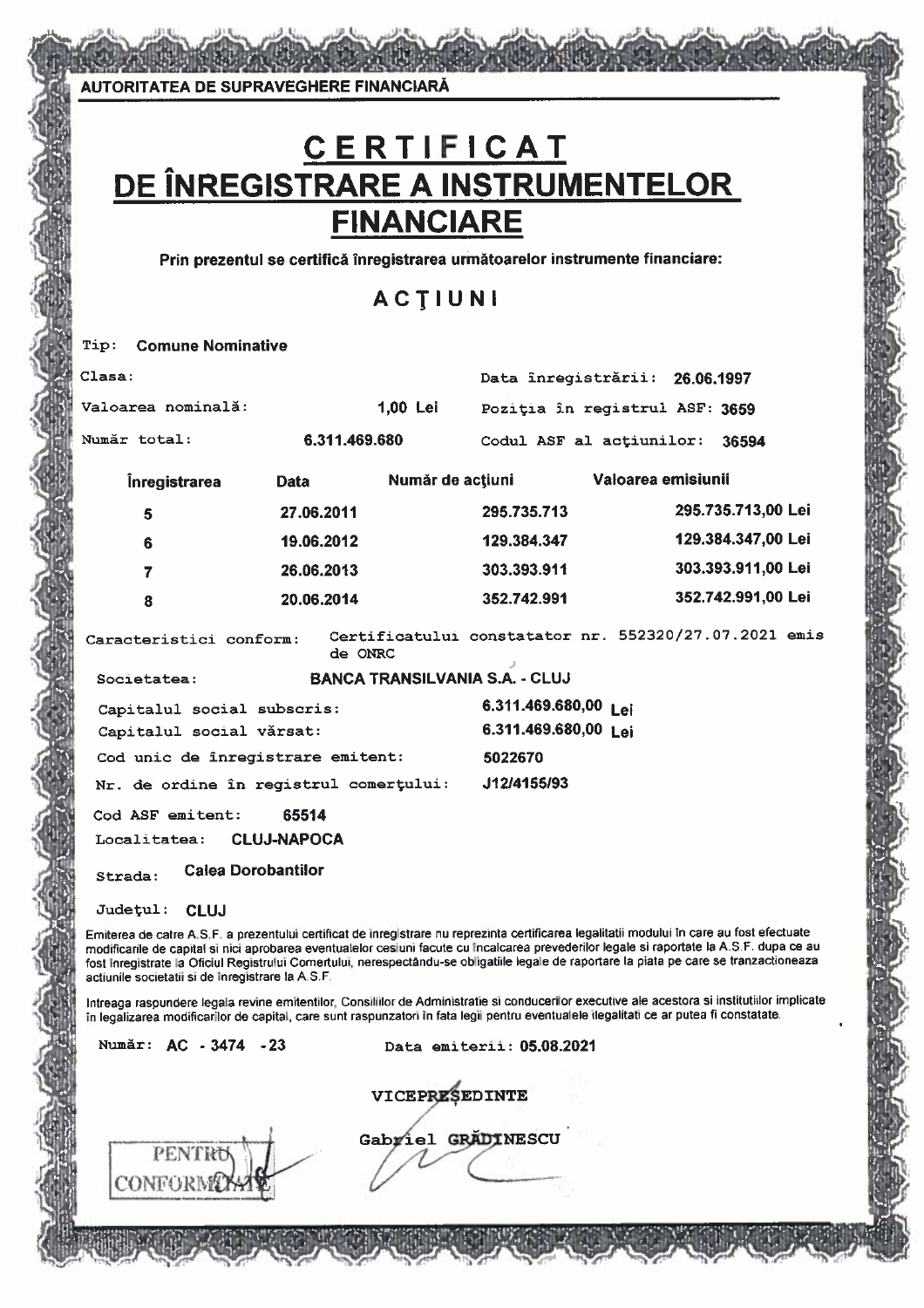# <u>C E R T I F I C A T<br>DE ÎNREGISTRARE A INSTRUMENTELOR<br>FINANCIARE</u>

Prin prezentul se certifică înregistrarea următoarelor instrumente financiare:

### ACTIUNI

| Tip:         | <b>Comune Nominative</b>                                                                                                                                                                                                                                                                                                                                                                                                                                                                  |                    |                  |                                                                        |                    |                    |  |
|--------------|-------------------------------------------------------------------------------------------------------------------------------------------------------------------------------------------------------------------------------------------------------------------------------------------------------------------------------------------------------------------------------------------------------------------------------------------------------------------------------------------|--------------------|------------------|------------------------------------------------------------------------|--------------------|--------------------|--|
| Clasa:       |                                                                                                                                                                                                                                                                                                                                                                                                                                                                                           |                    |                  | Data înregistrării: 26.06.1997                                         |                    |                    |  |
|              | Valoarea nominală:                                                                                                                                                                                                                                                                                                                                                                                                                                                                        |                    | 1,00 Lei         | Poziția în registrul ASF: 3659                                         |                    |                    |  |
| Număr total: |                                                                                                                                                                                                                                                                                                                                                                                                                                                                                           | 6.311.469.680      |                  | Codul ASF al actiunilor:                                               |                    | 36594              |  |
|              | <b>inregistrarea</b>                                                                                                                                                                                                                                                                                                                                                                                                                                                                      | Data               | Număr de acțiuni |                                                                        | Valoarea emisiunii |                    |  |
|              | 9                                                                                                                                                                                                                                                                                                                                                                                                                                                                                         | 11.09.2014         |                  | 49.444.546                                                             |                    | 49.444.546,00 Lei  |  |
|              | 10                                                                                                                                                                                                                                                                                                                                                                                                                                                                                        | 07.07.2015         |                  | 417.379.818                                                            |                    | 417.379.818,00 Lei |  |
|              | 11                                                                                                                                                                                                                                                                                                                                                                                                                                                                                        | 15.01.2016         |                  | 33.962                                                                 |                    | 33.962,00 Lei      |  |
|              | 12                                                                                                                                                                                                                                                                                                                                                                                                                                                                                        | 07.07.2016         |                  | 620,000.000                                                            |                    | 620.000.000,00 Lei |  |
|              | Caracteristici conform:                                                                                                                                                                                                                                                                                                                                                                                                                                                                   | de ONRC            |                  | Certificatului constatator nr. 552320/27.07.2021 emis<br>$\mathcal{I}$ |                    |                    |  |
|              | Societatea:                                                                                                                                                                                                                                                                                                                                                                                                                                                                               |                    |                  | <b>BANCA TRANSILVANIA S.A. - CLUJ</b>                                  |                    |                    |  |
|              | Capitalul social subscris:<br>Capitalul social vărsat:                                                                                                                                                                                                                                                                                                                                                                                                                                    |                    |                  | 6.311.469.680,00 Lei<br>6.311.469.680,00 Lei                           |                    |                    |  |
|              | Cod unic de înregistrare emitent:                                                                                                                                                                                                                                                                                                                                                                                                                                                         |                    |                  | 5022670                                                                |                    |                    |  |
|              | Nr. de ordine în registrul comerțului:                                                                                                                                                                                                                                                                                                                                                                                                                                                    |                    |                  | J12/4155/93                                                            |                    |                    |  |
|              | Cod ASF emitent:                                                                                                                                                                                                                                                                                                                                                                                                                                                                          | 65514              |                  |                                                                        |                    |                    |  |
|              | Localitatea:                                                                                                                                                                                                                                                                                                                                                                                                                                                                              | <b>CLUJ-NAPOCA</b> |                  |                                                                        |                    |                    |  |
| Strada:      | <b>Calea Dorobantilor</b>                                                                                                                                                                                                                                                                                                                                                                                                                                                                 |                    |                  |                                                                        |                    |                    |  |
|              | Județul: CLUJ                                                                                                                                                                                                                                                                                                                                                                                                                                                                             |                    |                  |                                                                        |                    |                    |  |
|              | Emiterea de catre A.S.F. a prezentului certificat de inregistrare nu reprezinta certificarea legalitatii modului în care au fost efectuate<br>modificarile de capital si nici aprobarea eventualelor cesiuni facute cu încalcarea prevederilor legale si raportate la A.S.F. dupa ce au<br>fost înregistrate la Oficiul Registrului Comertului, nerespectându-se obligatiile legale de raportare la piata pe care se tranzactioneaza<br>actiunile societatii si de înregistrare la A.S.F. |                    |                  |                                                                        |                    |                    |  |
|              | Intreaga raspundere legala revine emitentilor. Consiliilor de Administratie si conducerilor executive ale acestora si institutillor implicate<br>în legalizarea modificarilor de capital, care sunt raspunzatori în fata legii pentru eventualele ilegalitati ce ar putea fi constatate.                                                                                                                                                                                                  |                    |                  |                                                                        |                    |                    |  |
|              | Număr: AC - 3474 - 23                                                                                                                                                                                                                                                                                                                                                                                                                                                                     |                    |                  | Data emiterii: 05.08.2021                                              |                    |                    |  |
|              |                                                                                                                                                                                                                                                                                                                                                                                                                                                                                           |                    | A                |                                                                        |                    |                    |  |
|              |                                                                                                                                                                                                                                                                                                                                                                                                                                                                                           |                    |                  |                                                                        |                    |                    |  |

| <b>VICEPBESEDINTE</b> |
|-----------------------|
|                       |
| Gabriel GRADINESCU    |
|                       |
|                       |

PENTR

CONFORM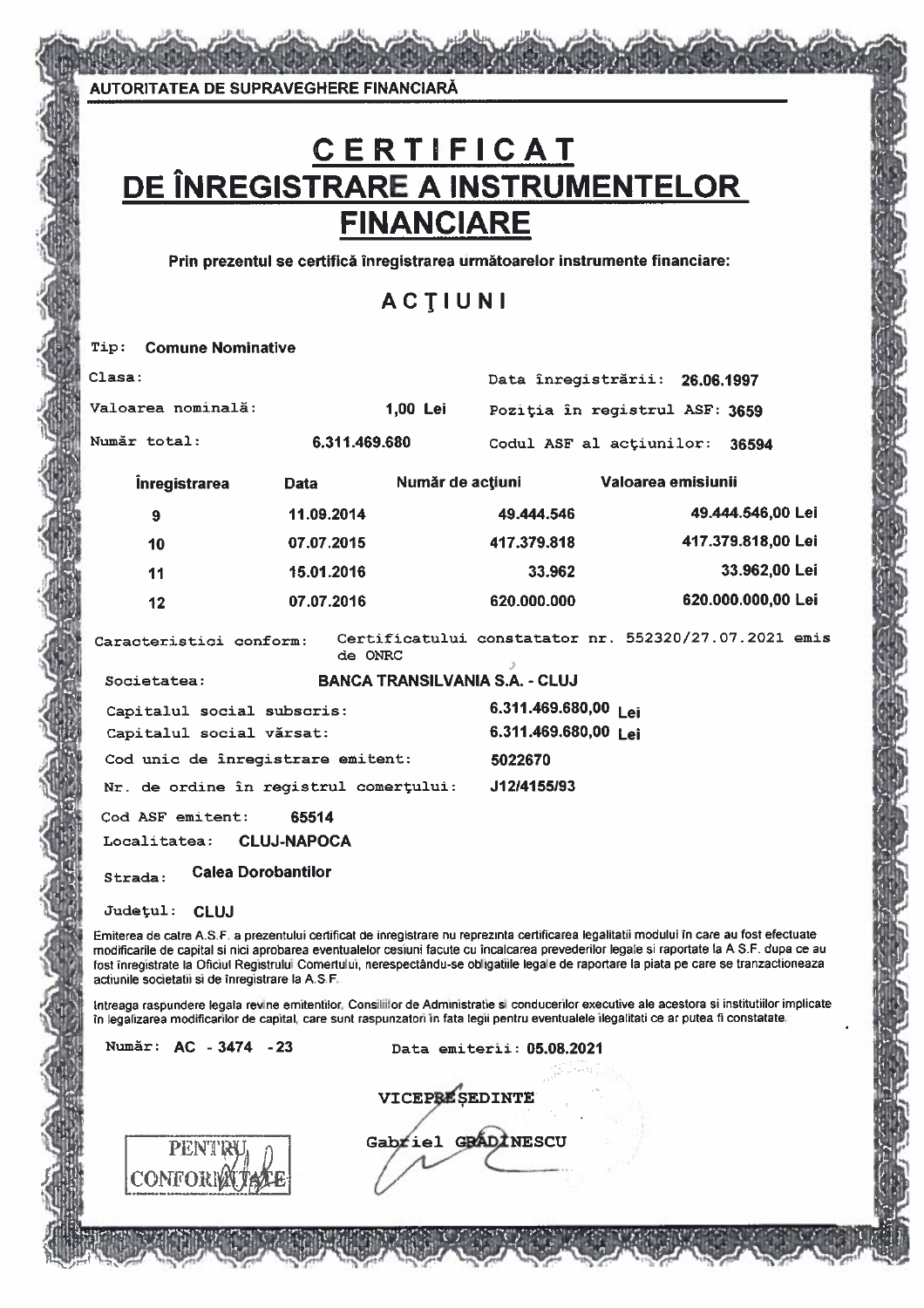AUTORITATEA DE SUPRAVEGHERE FINANCIARĂ

# C E R T I F I C A T<br>DE ÎNREGISTRARE A INSTRUMENTELOR **FINANCIARE**

Prin prezentul se certifică înregistrarea următoarelor instrumente financiare:

### ACTIUNI

| <b>Comune Nominative</b><br>Tip:                  |                                                                                                                                                                                                                                                                                                                                                                                                                                      |                  |                                       |                                                       |            |                    |  |
|---------------------------------------------------|--------------------------------------------------------------------------------------------------------------------------------------------------------------------------------------------------------------------------------------------------------------------------------------------------------------------------------------------------------------------------------------------------------------------------------------|------------------|---------------------------------------|-------------------------------------------------------|------------|--------------------|--|
| Clasa:                                            |                                                                                                                                                                                                                                                                                                                                                                                                                                      |                  |                                       | Data înregistrării:                                   | 26.06.1997 |                    |  |
| Valoarea nominală:                                |                                                                                                                                                                                                                                                                                                                                                                                                                                      | 1,00 Lei         |                                       | Poziția în registrul ASF: 3659                        |            |                    |  |
| Număr total:                                      | 6.311.469.680                                                                                                                                                                                                                                                                                                                                                                                                                        |                  |                                       | Codul ASF al actiunilor:                              |            | 36594              |  |
| <b>Inregistrarea</b>                              | <b>Data</b>                                                                                                                                                                                                                                                                                                                                                                                                                          | Număr de acțiuni |                                       | Valoarea emisiunii                                    |            |                    |  |
| 13                                                | 06.10.2016                                                                                                                                                                                                                                                                                                                                                                                                                           |                  | 10.151                                |                                                       |            | 10.151,00 Lei      |  |
| 14                                                | 19.06.2017                                                                                                                                                                                                                                                                                                                                                                                                                           |                  | 695.388.129                           |                                                       |            | 695.388.129,00 Lei |  |
| 15                                                | 21.11.2017                                                                                                                                                                                                                                                                                                                                                                                                                           |                  | 3.483                                 |                                                       |            | 3.483,00 Lei       |  |
| 16                                                | 29.06.2018                                                                                                                                                                                                                                                                                                                                                                                                                           |                  | 471.041.660                           |                                                       |            | 471.041.660,00 Lei |  |
| Caracteristici conform:                           | de ONRC                                                                                                                                                                                                                                                                                                                                                                                                                              |                  |                                       | Certificatului constatator nr. 552320/27.07.2021 emis |            |                    |  |
| Societatea:                                       |                                                                                                                                                                                                                                                                                                                                                                                                                                      |                  | <b>BANCA TRANSILVANIA S.A. - CLUJ</b> |                                                       |            |                    |  |
|                                                   | Capitalul social subscris:                                                                                                                                                                                                                                                                                                                                                                                                           |                  | 6.311.469.680,00 Lei                  |                                                       |            |                    |  |
| Capitalul social vărsat:                          | 6.311.469.680,00 Lei                                                                                                                                                                                                                                                                                                                                                                                                                 |                  |                                       |                                                       |            |                    |  |
|                                                   | Cod unic de înregistrare emitent:                                                                                                                                                                                                                                                                                                                                                                                                    |                  | 5022670                               |                                                       |            |                    |  |
|                                                   | Nr. de ordine în registrul comerțului:                                                                                                                                                                                                                                                                                                                                                                                               |                  | J12/4155/93                           |                                                       |            |                    |  |
| Cod ASF emitent:                                  | 65514                                                                                                                                                                                                                                                                                                                                                                                                                                |                  |                                       |                                                       |            |                    |  |
| Localitatea:                                      | <b>CLUJ-NAPOCA</b>                                                                                                                                                                                                                                                                                                                                                                                                                   |                  |                                       |                                                       |            |                    |  |
| Strada:                                           | <b>Calea Dorobantilor</b>                                                                                                                                                                                                                                                                                                                                                                                                            |                  |                                       |                                                       |            |                    |  |
| Județul:<br><b>CLUJ</b>                           |                                                                                                                                                                                                                                                                                                                                                                                                                                      |                  |                                       |                                                       |            |                    |  |
| actiunile societatii si de înregistrare la A.S.F. | Emiterea de catre A.S.F. a prezentului certificat de inregistrare nu reprezinta certificarea legalitatii modului în care au fost efectuate<br>modificarile de capital si nici aprobarea eventualelor cesiuni facute cu încalcarea prevederilor legale si raportate la A.S.F. dupa ce au<br>fost inregistrate la Oficiul Registrului Comertului, nerespectându-se obligatiile legale de raportare la piata pe care se tranzactioneaza |                  |                                       |                                                       |            |                    |  |
|                                                   | Intreaga raspundere legala revine emitentilor, Consiliilor de Administratie si conducerilor executive ale acestora si institutiilor implicate<br>în legalizarea modificarilor de capital, care sunt raspunzatori în fata legii pentru eventualele ilegalitati ce ar putea fi constatate.                                                                                                                                             |                  |                                       |                                                       |            |                    |  |
| Număr: AC - 3474 - 23                             |                                                                                                                                                                                                                                                                                                                                                                                                                                      |                  | Data emiterii: 05.08.2021             |                                                       |            |                    |  |

VICEPRESEDINTE Gapriel GRADINESCU

PEND CONFOL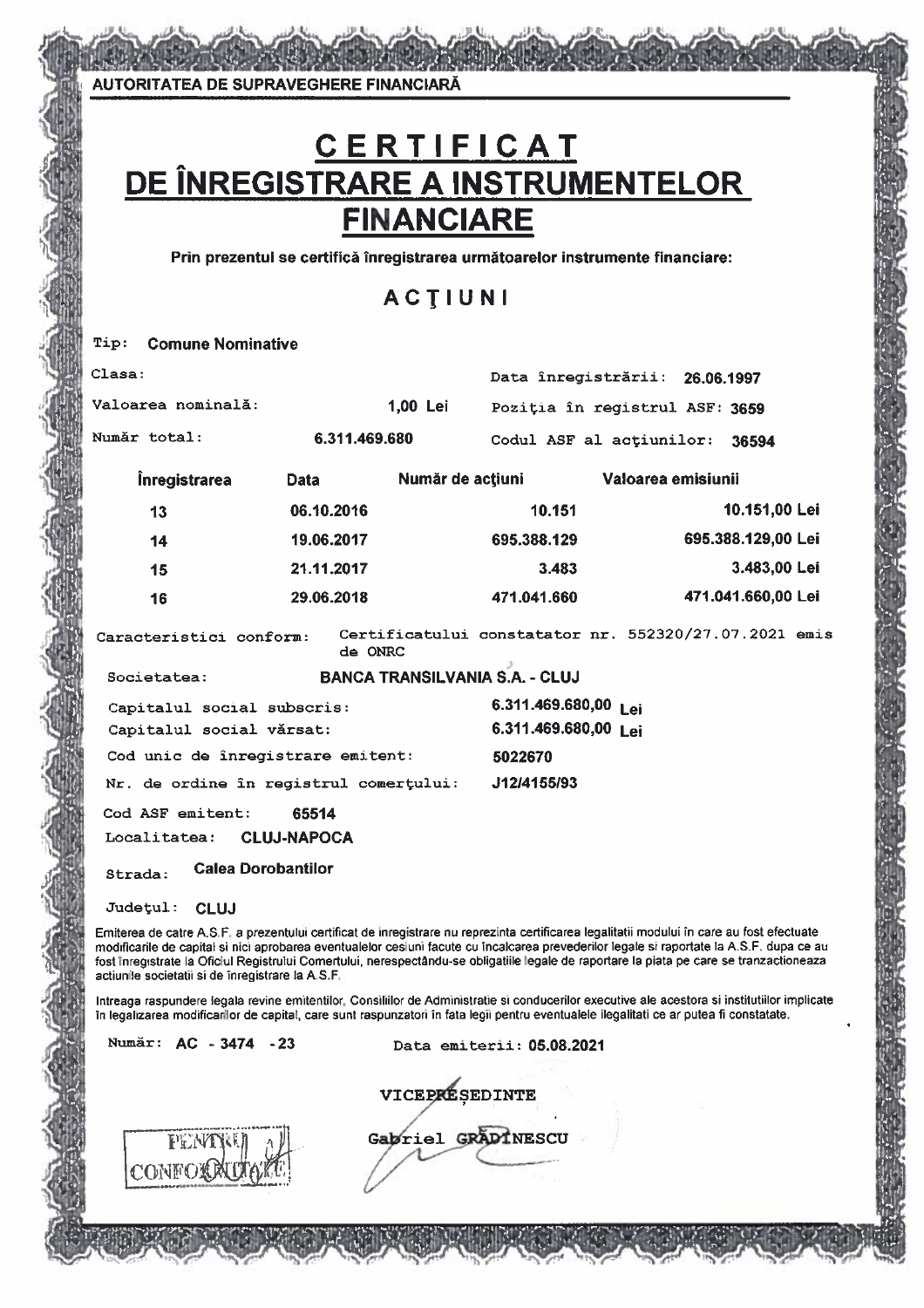**AUTORITATEA DE SUPRAVEGHERE FINANCIARĂ** 

### C E R T I F I C A T<br>DE ÎNREGISTRARE A INSTRUMENTELOR **FINANCIARE**

Prin prezentul se certifică înregistrarea următoarelor instrumente financiare:

### **ACTIUNI**

#### **Comune Nominative** Tip:

| Clasa:                                 |                                        |                                       | Data înregistrării: 26.06.1997 |                                                                                                                                                                                                                                                                                          |
|----------------------------------------|----------------------------------------|---------------------------------------|--------------------------------|------------------------------------------------------------------------------------------------------------------------------------------------------------------------------------------------------------------------------------------------------------------------------------------|
| Valoarea nominală:                     |                                        | 1,00 Lei                              | Poziția în registrul ASF: 3659 |                                                                                                                                                                                                                                                                                          |
| Număr total:                           | 6.311.469.680                          |                                       | Codul ASF al actiunilor:       | 36594                                                                                                                                                                                                                                                                                    |
| <i><b>Inregistrarea</b></i>            | <b>Data</b>                            | Număr de acțiuni                      | Valoarea emisiunii             |                                                                                                                                                                                                                                                                                          |
| 17                                     | 04.01.2019                             |                                       | 2.602.278                      | 2.602.278,00 Lei                                                                                                                                                                                                                                                                         |
| 18                                     | 04.03.2019                             |                                       | 9.829                          | 9.829,00 Lei                                                                                                                                                                                                                                                                             |
| 19                                     | 03.07.2019                             |                                       | 400.824.754                    | 400.824.754,00 Lei                                                                                                                                                                                                                                                                       |
| 20                                     | 03.01.2020                             |                                       | 172.665                        | 172.665,00 Lei                                                                                                                                                                                                                                                                           |
| Caracteristici conform:<br>Societatea: | de ONRC                                | <b>BANCA TRANSILVANIA S.A. - CLUJ</b> |                                | Certificatului constatator nr. 552320/27.07.2021 emis                                                                                                                                                                                                                                    |
| Capitalul social subscris:             |                                        |                                       | 6.311.469.680,00 Lei           |                                                                                                                                                                                                                                                                                          |
| Capitalul social vărsat:               |                                        |                                       | 6.311.469.680,00 Lei           |                                                                                                                                                                                                                                                                                          |
|                                        | Cod unic de înregistrare emitent:      | 5022670                               |                                |                                                                                                                                                                                                                                                                                          |
|                                        | Nr. de ordine în registrul comertului: |                                       | J12/4155/93                    |                                                                                                                                                                                                                                                                                          |
| Cod ASF emitent:                       | 65514                                  |                                       |                                |                                                                                                                                                                                                                                                                                          |
| Localitatea:                           | <b>CLUJ-NAPOCA</b>                     |                                       |                                |                                                                                                                                                                                                                                                                                          |
| Strada:                                | <b>Calea Dorobantilor</b>              |                                       |                                |                                                                                                                                                                                                                                                                                          |
| <b>Judetul:</b><br><b>CLUJ</b>         |                                        |                                       |                                |                                                                                                                                                                                                                                                                                          |
|                                        |                                        |                                       |                                | Emiterea de catre A.S.F. a prezentului certificat de inregistrare nu reprezinta certificarea legalitatii modului în care au fost efectuate.<br>modificarile de capital si nici aprobarea eventualelor cesiuni facute cu incalcarea prevederilor legale si raportate la A.S.F. dupa ce au |

fost înregistrate la Oficiul Registrului Comertului, nerespectându-se obligatiile legale de raportare la piata pe care se tranzactioneaza actiunile societatii si de înregistrare la A.S.F.

Intreaga raspundere legala revine emitentilor, Consiliilor de Administratie si conducerilor executive ale acestora si institutilor implicate în legalizarea modificarilor de capital, care sunt raspunzatori în fata legii pentru eventualele ilegalitati ce ar putea fi constatate.

VICEPRESEDINTE

Gabriel GRADINESCU

Numär: AC - 3474 - 23

Data emiterii: 05.08.2021

CONFO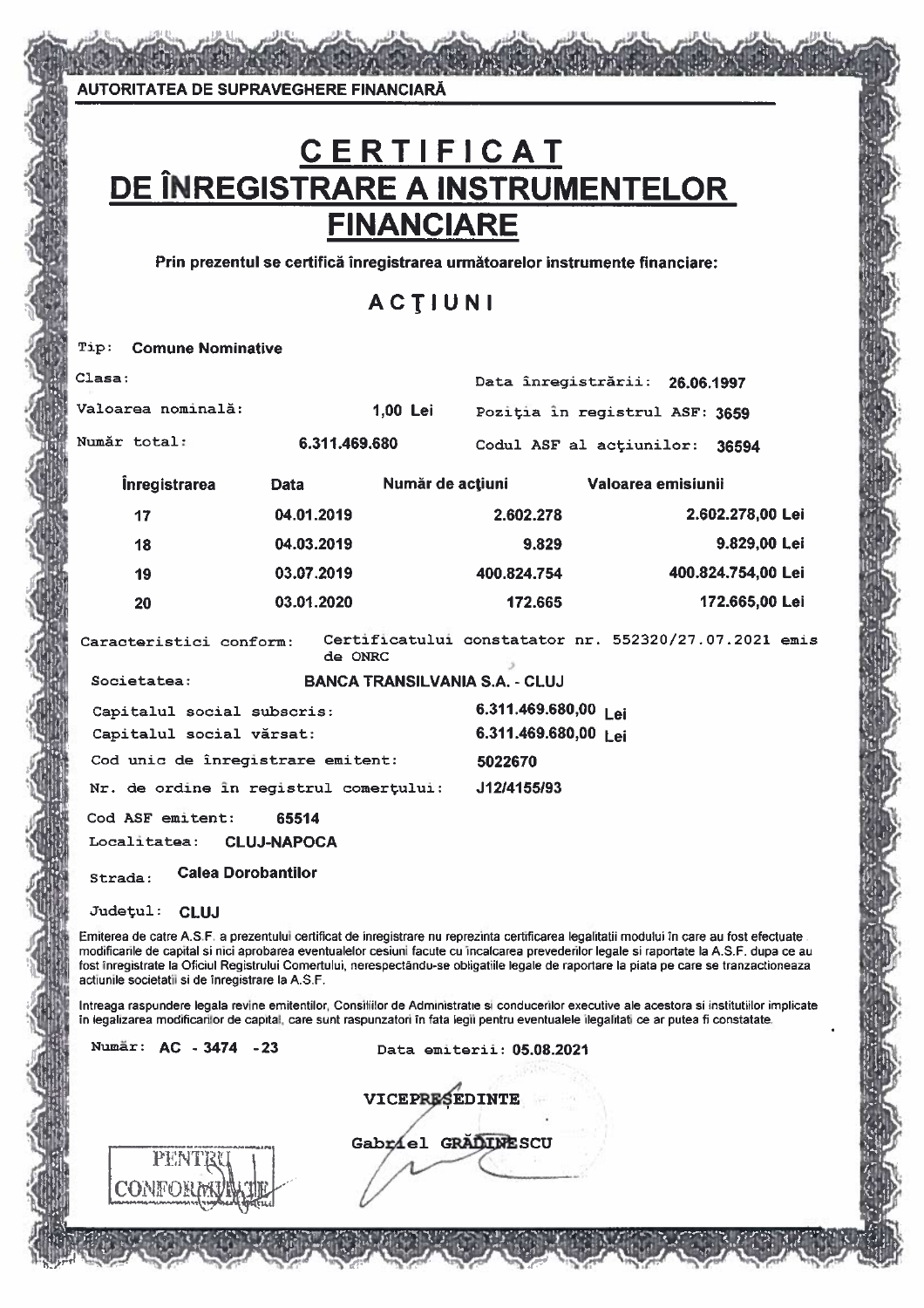### C E R T I F I C A T<br>DE ÎNREGISTRARE A INSTRUMENTELOR **FINANCIARE**

Prin prezentul se certifică înregistrarea următoarelor instrumente financiare:

### ACTIUNI

| Tip:<br><b>Comune Nominative</b>                                                                                                                                                                                                                                                                                                                                                                                                                                                          |                             |                    |                                       |                    |                                                       |
|-------------------------------------------------------------------------------------------------------------------------------------------------------------------------------------------------------------------------------------------------------------------------------------------------------------------------------------------------------------------------------------------------------------------------------------------------------------------------------------------|-----------------------------|--------------------|---------------------------------------|--------------------|-------------------------------------------------------|
| Clasa:                                                                                                                                                                                                                                                                                                                                                                                                                                                                                    |                             |                    | Data înregistrării:                   |                    | 26.06.1997                                            |
| Valoarea nominală:                                                                                                                                                                                                                                                                                                                                                                                                                                                                        |                             | 1,00 Lei           | Poziția în registrul ASF: 3659        |                    |                                                       |
| Număr total:                                                                                                                                                                                                                                                                                                                                                                                                                                                                              | 6.311.469.680               |                    | Codul ASF al actiunilor:              |                    | 36594                                                 |
| <b>Înregistrarea</b>                                                                                                                                                                                                                                                                                                                                                                                                                                                                      | <b>Data</b>                 | Număr de acțiuni   |                                       | Valoarea emisiunii |                                                       |
| 21                                                                                                                                                                                                                                                                                                                                                                                                                                                                                        | 01.10.2020                  |                    | 521.609.059                           |                    | 521.609.059,00 Lei                                    |
| 22                                                                                                                                                                                                                                                                                                                                                                                                                                                                                        | 28.12.2020                  |                    | 60                                    |                    | 60,00 Lei                                             |
| 23                                                                                                                                                                                                                                                                                                                                                                                                                                                                                        | 27.07.2021                  |                    | 573.769.971                           |                    | 573.769.971,00 Lei                                    |
|                                                                                                                                                                                                                                                                                                                                                                                                                                                                                           | <b>TOTAL:</b>               |                    | 6.311.469.680                         |                    | 6.311.469.680,00 Lei                                  |
| Caracteristici conform:                                                                                                                                                                                                                                                                                                                                                                                                                                                                   | de ONRC                     |                    |                                       |                    | Certificatului constatator nr. 552320/27.07.2021 emis |
| Societatea:                                                                                                                                                                                                                                                                                                                                                                                                                                                                               |                             |                    | <b>BANCA TRANSILVANIA S.A. - CLUJ</b> |                    |                                                       |
| 6.311.469.680,00 Lei<br>Capitalul social subscris:<br>Capitalul social vărsat:<br>6.311.469.680,00 Lei                                                                                                                                                                                                                                                                                                                                                                                    |                             |                    |                                       |                    |                                                       |
| Cod unic de înregistrare emitent:                                                                                                                                                                                                                                                                                                                                                                                                                                                         |                             |                    | 5022670                               |                    |                                                       |
| Nr. de ordine în registrul comerțului:                                                                                                                                                                                                                                                                                                                                                                                                                                                    |                             |                    | J12/4155/93                           |                    |                                                       |
| Cod ASF emitent:<br>Localitatea:                                                                                                                                                                                                                                                                                                                                                                                                                                                          | 65514<br><b>CLUJ-NAPOCA</b> |                    |                                       |                    |                                                       |
| Strada:                                                                                                                                                                                                                                                                                                                                                                                                                                                                                   | <b>Calea Dorobantilor</b>   |                    |                                       |                    |                                                       |
| Judetul:<br><b>CLUJ</b>                                                                                                                                                                                                                                                                                                                                                                                                                                                                   |                             |                    |                                       |                    |                                                       |
| Emiterea de catre A.S.F. a prezentului certificat de inregistrare nu reprezinta certificarea legalitatii modului în care au fost efectuate<br>modificarile de capital si nici aprobarea eventualelor cesiuni facute cu incalcarea prevederilor legale si raportate la A.S.F. dupa ce au<br>fost înregistrate la Oficiul Registrului Comertului, nerespectându-se obligatiile legale de raportare la piata pe care se tranzactioneaza<br>actiunile societatii si de înregistrare la A.S.F. |                             |                    |                                       |                    |                                                       |
| Intreaga raspundere legala revine emitentilor, Consililor de Administratie si conducerilor executive ale acestora si institutillor implicate<br>în legalizarea modificarilor de capital, care sunt raspunzatori în fata legii pentru eventualele ilegalitati ce ar putea fi constatate.                                                                                                                                                                                                   |                             |                    |                                       |                    |                                                       |
| Număr: AC - 3474 - 23                                                                                                                                                                                                                                                                                                                                                                                                                                                                     |                             |                    | Data emiterii: 05.08.2021             |                    |                                                       |
|                                                                                                                                                                                                                                                                                                                                                                                                                                                                                           |                             | VICEPRESEDINTE     |                                       |                    |                                                       |
| PENTRU<br><b>CONFORE</b>                                                                                                                                                                                                                                                                                                                                                                                                                                                                  |                             | Gabriel GRADINESCU |                                       |                    |                                                       |